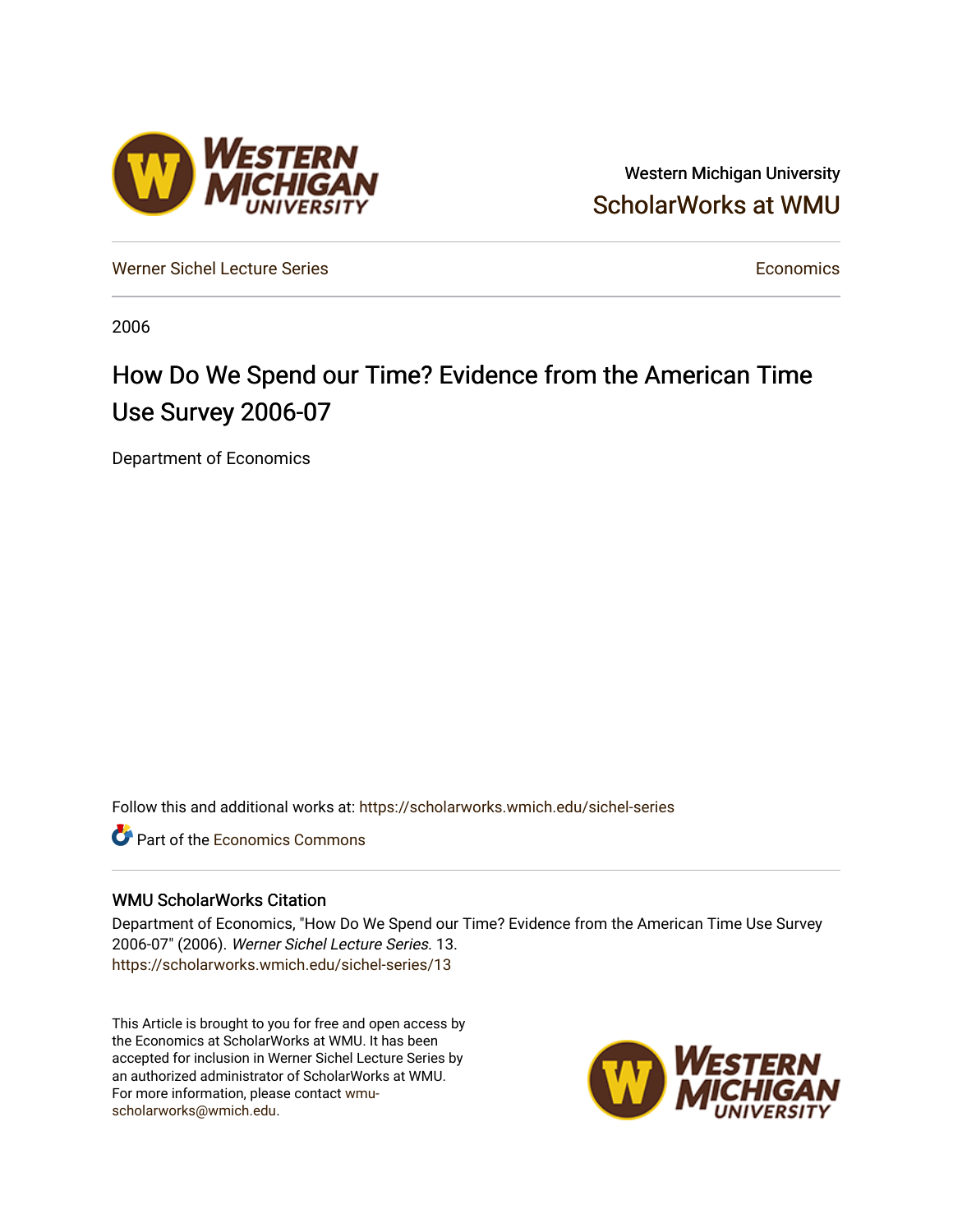#### Werner Sichel Lecture-Seminar Series Department of Economics College of Arts and Sciences

Western Michigan University Kalamazoo, MI 49008-5330

In 2003, the U.S. Department of Labor's Bureau of Labor Statistics initiated the new American Time Use Survey, a comprehensive national survey providing details of daily living . This annual, ongoing survey will provide information to economists, sociologists, and demographers regarding adult time choices. Economists use time use data to study a variety of topics. In this series, authors will present research on shift work, household production and retirement, male nonworkers, inequality, and caregiving.

The public lectures in this series form the basis of two courses to be supervised by Professor Kimmel. Economics 591 and 592 (one credit each) are open to graduate and advanced undergraduate students.

Travel Directions: From I-94 Exit 74 take US 131 north to exit 36A (Stadium Drive). Go east on Stadium to the fourth traffic light. Turn left onto Howard Street and then take the second right onto the WMU campus. Follow the signs to the Miller Auditorium Parking Ramp. Knauss Hall is the dark brick building just beyond the fountain.

For additional information contact: Professor Jean Kimmel 269-387-5541 jean.kimmel@wmich.edu www.wmich.edu/economics/sichelsem.htm

#### WESTERN MICHIGAN UNIVERSITY

College of Arts And Sciences Department of Economics Werner Sichel Lecture-Seminar Series 2006-2007

## How Do We Spend Our Time? Evidence from the American Time Use Survey

Public lectures on Wednesdays\* at 3:00 p.m. in 3508 Knauss Hall \*(Hamermesh seminar on Friday)

> Dan Hamermesh University of Texas October 20, 2006

Anne E. Polivka Bureau of Labor Statistics November 8, 2006

Jennifer L. Ward-Batts Claremont McKenna College December 6, 2006

Jay Stewart Bureau of Labor Statistics February 21, 2007

> Cathleen D. Zick University of Utah March 14, 2007

Nancy Folbre University of Massachusetts-Amherst April 11, 2007

The Department of Economics and the College of Arts and Sciences gratefully acknowledge the co-sponsorship of this series by the W.E. Upjohn Institute for Employment Research.

This series is directed by Jean Kimmel, Associate Professor of Economics.

## The Economics of Time Use



Daniel S. Hamermesh University of Texas

October 20, 2006

Professor Daniel S. Hamermesh is Edward Everett Hale Centennial Professor of Economics at the University of Texas at Austin. He is a Fellow of the Econometric Society and the Institute for the Study of Labor (IZA, Bonn), and was President of the Society of Labor Economists in 2001. He is IZA Program Director for its program area "The Future of Labor." Professor Hamermesh is a renowned labor economist and extremely prolific researcher who has seminal publications in labor demand, social insurance programs, and academic labor markets, as well as unusual applications in labor economics, such as the labor market consequences of beauty. In the area of time use, he has written papers on numerous topics including retirement, sleep, time allocation across the day, the week and the year, and the measurement of household production.

## The Daily Activities of Shift Workers and their Spouses



Anne E. Polivka Bureau of Labor Statistics U.S. Department of Labor

November 8, 2006

Anne Polivka, Ph.D., has been a Research Economist on the staff of the Employment Research and Program Development staff at the Bureau of Labor Statistics for 17 years and currently supervises this Program's research staff. The bulk of her economics research has been in the area of labor economics and she has special expertise in survey design. Her previous responsibilities included working on the redesign of the monthly Current Population Survey, the primary source of employment and unemployment statistics in the United States. Her research areas have included the study of contingent and alternative work arrangements and she is credited for her involvement with conducting the CPS in the wake of Hurricane Katrina.